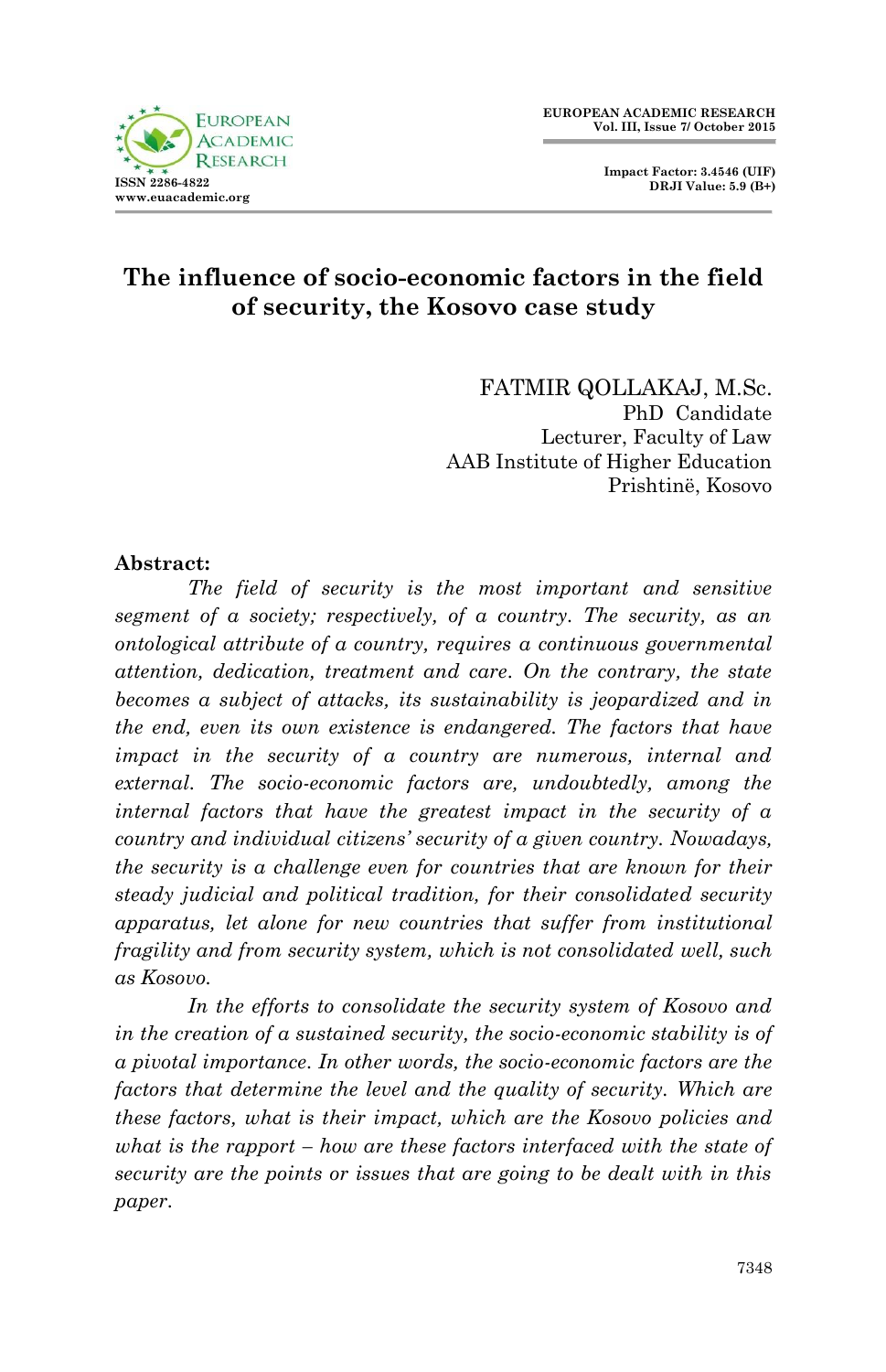**Key words:** socio-economic, security, country, system, Kosovo.

#### **INTRODUCTION**

The security, despite the fact of being an important segment for a country and a society, is being constantly and progressively endangered, and its sustainability is being undermined at nations" level; and especially, in the international theater. The international trends and global developments, without evading the process of globalization and other integrating processes, have imposed a different dynamics, pace and approach from those employed so far, as in the aspect of identification, so in the aspect of perception of phenomena, processes, heritage, and the future perspective. Under the incessant influence of these trends and this dynamism, the economic and social development has been the most attacked and hindered segment of societies in transition, including Kosovo, as one of the newest countries and which, as a new socio-political and socioeconomical reality, has been facing many challenges and often times being the epicenter of developments – influenced by numerous factors, is enduring multiple crisis in its efforts of institutional consolidation, and moreover, the sustained security – in order to, naturally, transform itself in a stable and secure country with cultural and national diversity. This has been the objective of ideological architects and other spiritual leaders of this specific social, political and ethnical entity, as during the history, so nowadays. The socio-economical factors have their influence, as in individual's security, so in family's and, naturally, country's security. Countries in general including even Kosovo, in order to secure an institutional socioeconomical, judicial and political sustainability, have to focus their attention and to seriously and promisingly treat the underprivileged social categories; to social processes and phenomena, altogether with increased attention and utmost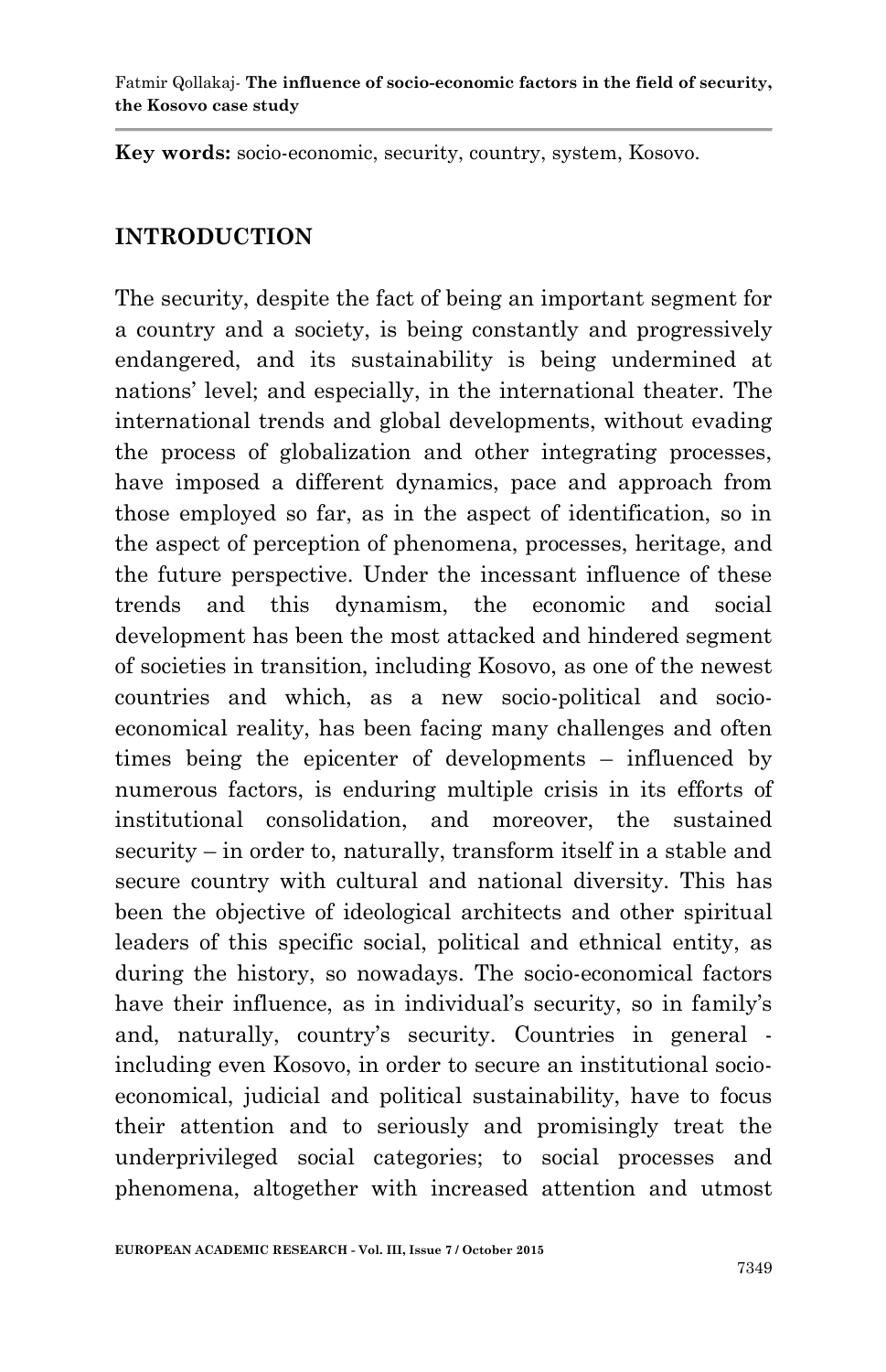dedication and treatment towards economical factors, economical developments and processes that altogether as whole hinder its political and judicial system, and especially, its security system.

## **1. THE SOCIAL STATE OF AFFAIRS IN A COMMUNITY AND ITS RELATION WITH SECURITY**

The social state of affairs in a socio-political and administrative community is the real state in which citizens of a given country and/or community dwell; respectively, the welfare, public health and all other essential attributes for a sustained wellbeing in a community, or a country. This well-being, with all its essential attributes, that - as a matter of fact - are subject to change depending on economical, social, political, cultural and global development with all its finesses -as complex process have a great deal of factors with various intensities that determine it and thus have impact in it. The social policies are the huge projects that impact the social state of affairs and in its stability or instability of a society, a country. "*In order to preserve the social order in the conditions of all-around transformations of social system … during transition, the social policies have to be changed, as in its substance, so in its form. It was needful for the institutions of civil defense to undergo an all-around reform, so that an accepted social environment would be created and for the purpose of warranting security for the socially unprotected groups.' <sup>1</sup>(Xhumari Merita, Procesidhe Institucionete Politikës Sociale, botimiitretë, Tiranë, 2009). Despite the fact that the social and political policies are drafted by the government, they may be influenced upon even by other entities and interest groups. The social policies are, especially and closely interlinked with the security policies that, undoubtedly, are the determining factor for the stability and perspective of a society. The social policies that mitigate and serve as solution for social problems have a positive impact in*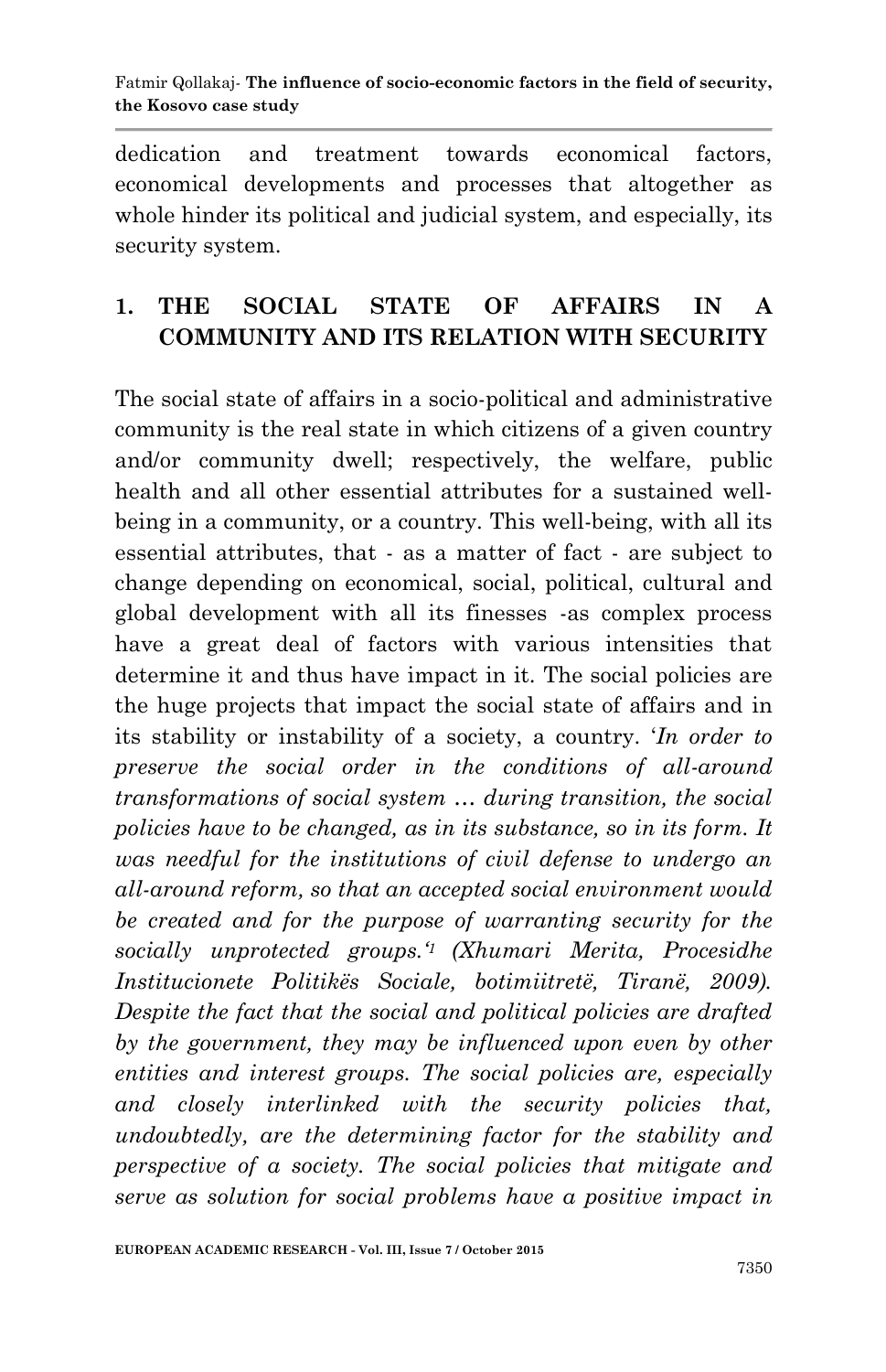*the security state of affairs.' 'Given to the fact that social problems constitute a menace, not only for the individual's existence, but also for the society as whole - where the one lives, the social policies are concentrated in determining the effective interventions for the purpose of treating these social problems'* 2. (Xhumari, Merita, Procesidheinstitucionet e PolitikësSociale, botimiitretë, Tiranë, 2009).

# **2. PROCESS OF TRANSITION AND REFLECTIONS ON THE SOCIAL AND SECURITY OF AFFAIRS IN KOSOVO**

As many other countries that have arisen - were created from the process of dissolution of former socialist countries - Kosovo has gone through stages of an inescapable and a very complex transitory process, with many repercussions for the social life, citizens" well-being and their security. In former socialist countries, except other characteristics – the fundamental characteristic of the former judicial-political order was the state of affairs pertaining to the property, which was considered, chiefly, as public, commune and governmental property. The societies in transition were distinct for the following features: social re-stratification and institutional consolidation. "*New societies in the process of transition have found themselves overwhelmedwith a great pressure – as to how to shape and create institutional framework of a democratic society – this framework would yield the state's and its institutions' competence to successfully deal with all challenges that had followed the establishment of the new institutional order and network, so as not to put at peril and crisis the new system and the new societies during transition'<sup>3</sup> (Masllesha Ramo, Temat Kriminalistike, revistëshkencorekriminalistike e kriminologjike, nr. 1 – 2, Universitetii Sarajevës, Sarajevë, 2007).* As the other societies in transition, Kosovo, too, deal even with the growth of unemployment – as a result of economic stagnation or lack of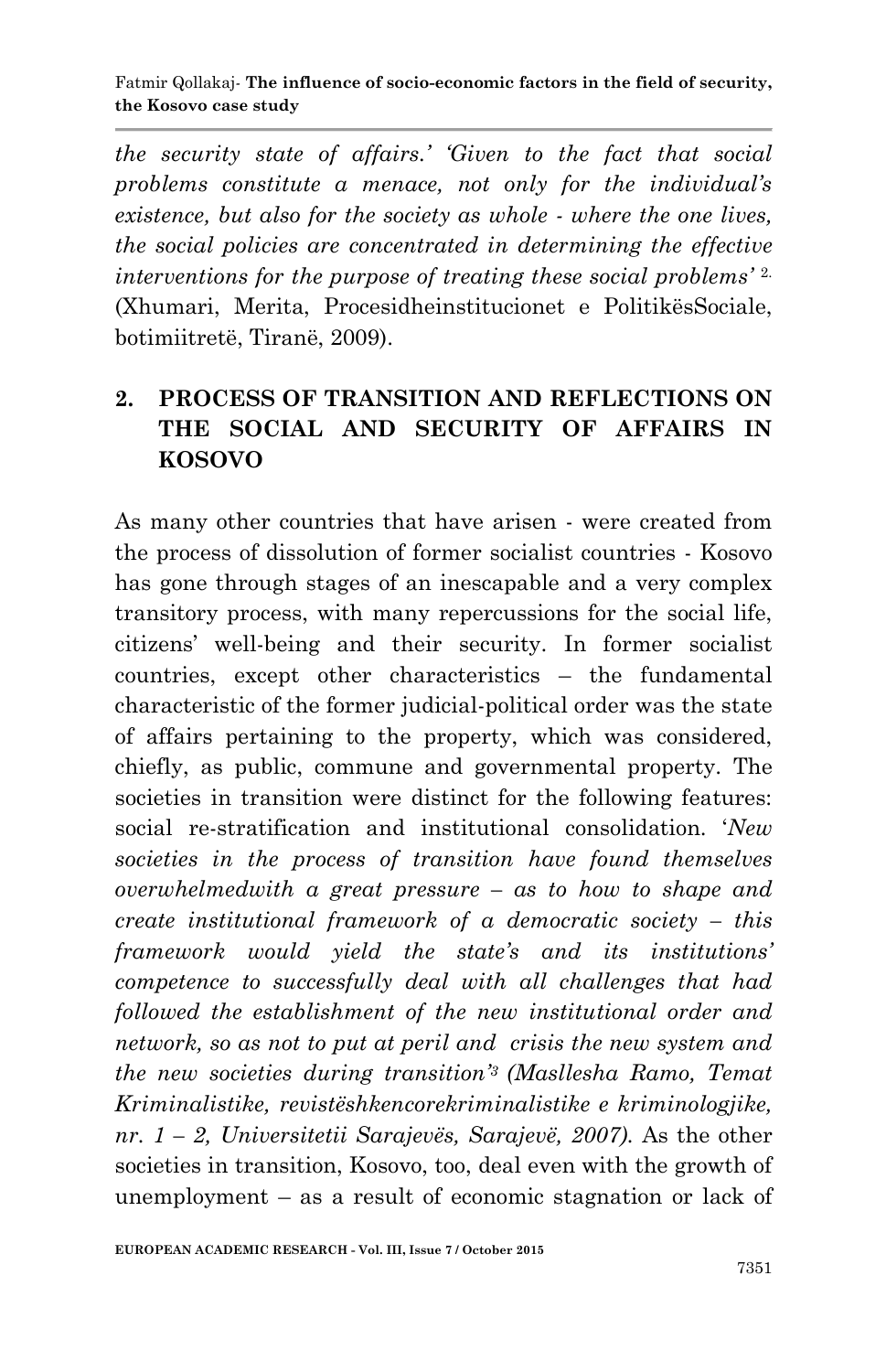development- on one hand; and on the other hand, the process of privatization, causing a considerable number of people to be left out jobless – upon transferring the public and governmental property into private entities, causes the growth of social dissatisfaction among citizens, decrease of the income as a consequence of increased number of unemployment and lack of development – all these elements as a whole have a impact on the outburst of deviant and criminal phenomena that, again combined together, have an impact on creation of social insecurity and addition of social problems.

# **3. SECURITY CHALLENGES AND WELFARE IN TRANSITIONING COUNTRIES, THE CASE OF KOSOVO**

Generally, nowadays - in contemporary societies - whether in developed societies, whether in transitional societies, the basic every-day feeling is that of fear and insecurity, in both national and international level. **"**We live at a cultural time when the basic feeling is that of fear." 4 . (Sofragjija Halima, Temat Kriminalistike, revistëshkencorekriminalistike e kriminologjike, nr.1-2 , Universitetii Sarajevës, Sarajevo, 2007). This situation where the reception and uncertainty are the soul blunt frame consumption and advertising, without a collective perspective seems to be personal solace. During the transition period the decline of social cohesion and increasing anomie are features associated with a rise in crime and the factors threatening and suicide and that together the situation of security and at the same time present tension and pressure on state institutions for a reconfiguration and restructuring policies and strategies in the revival of basic principles and values of democratic primary. Even Kosovo is followed by phenomena like the growing of anomie, the weakening of social cohesion and the increase of crime, especially organized crime for the entire post war period. "*That in Kosovo organized crime*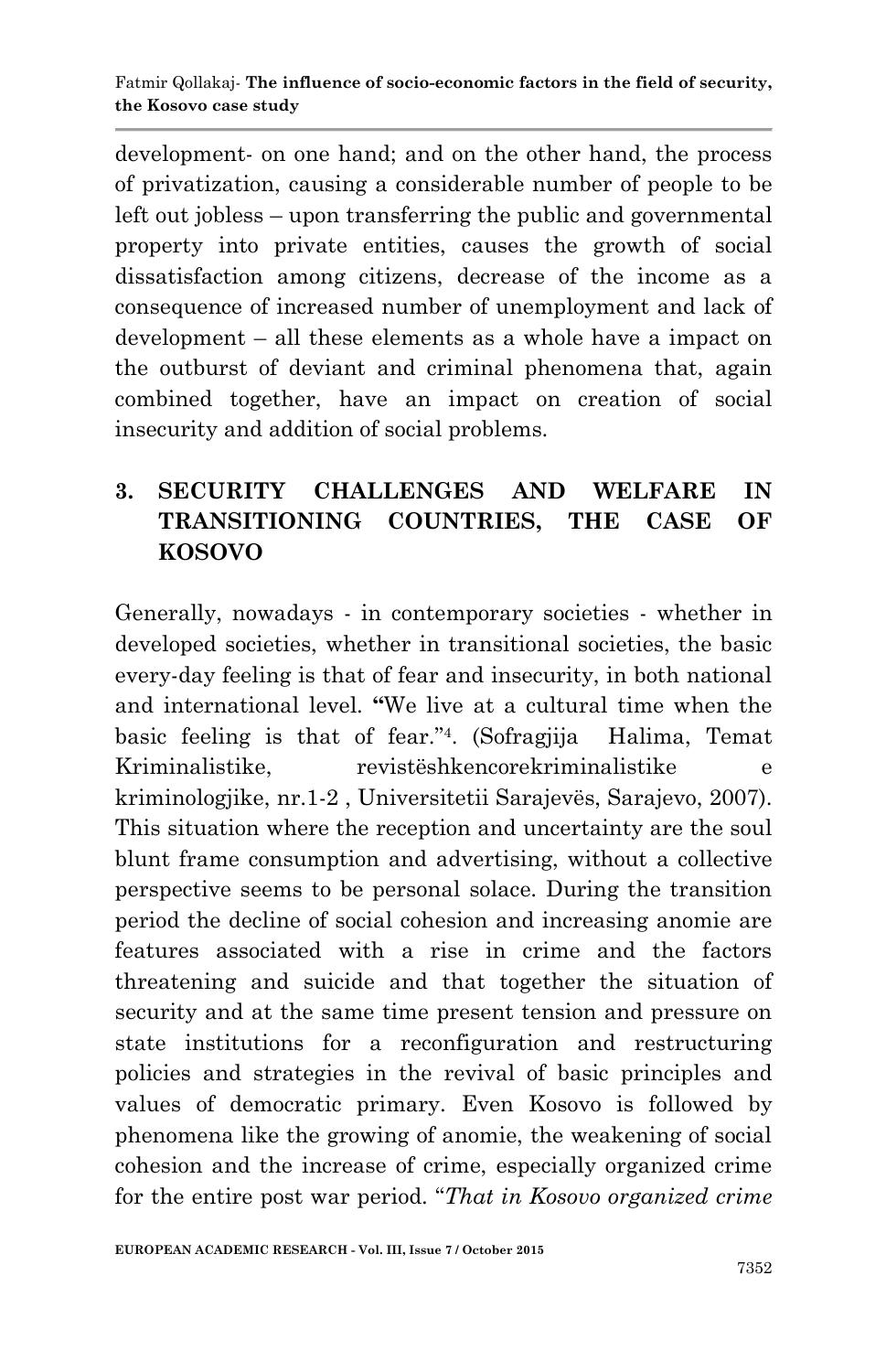*forms, indeed, exist and that there is a need for an appropriate governmental policy to prevent and combat the organized crime. This is confirmed also by the US Department of State, which - in the part pertaining to Kosovo, which is dedicated to human trafficking - points out that the majority of human sexual trafficking victims used in the country are females from Kosovo. Children from Kosovo and neighboring countries are used for forced begging within the territory of Kosovo"* 5 (Vula Veton, Kriminalitetii Organizuar, Prishtinë, 2013). Kosovo and other countries in the so-called transition countries face and challenged by all modes of organized crime, classical crimes like theft, murder and especially the challenge of its kind is the increased delinquency of minors. Rising delinquency of minors in Kosovo and region among others is explained by the weakening of the role of the family as an institution of informal control.

## **4. SOCIAL AND SECURITY POLICY, STRATEGIES FOR SUSTAINABLE SECURITY IN TRANSITION COUNTRIES**

As noted above, authentic social policy, social policy designed from the top down is a determining factor of stability in the country, influencing factor in the security sector. **"***Such social policy should be an organized action, which incorporated the goals that form the core of human living and the aimed living conditions are realized aiming that those will always advance. As noted above, authentic social policy, social policy designed from the top down is a determining factor of stability in the country, influencing factor in the security sector. "A social policy such activities should be organized in which to incorporate the goals that form the core of human life and the conditions under which life goals are realized in order that they always promoted social training .With policy measures, individual and larger groups of people (rich, poor, unemployed) enter the real world*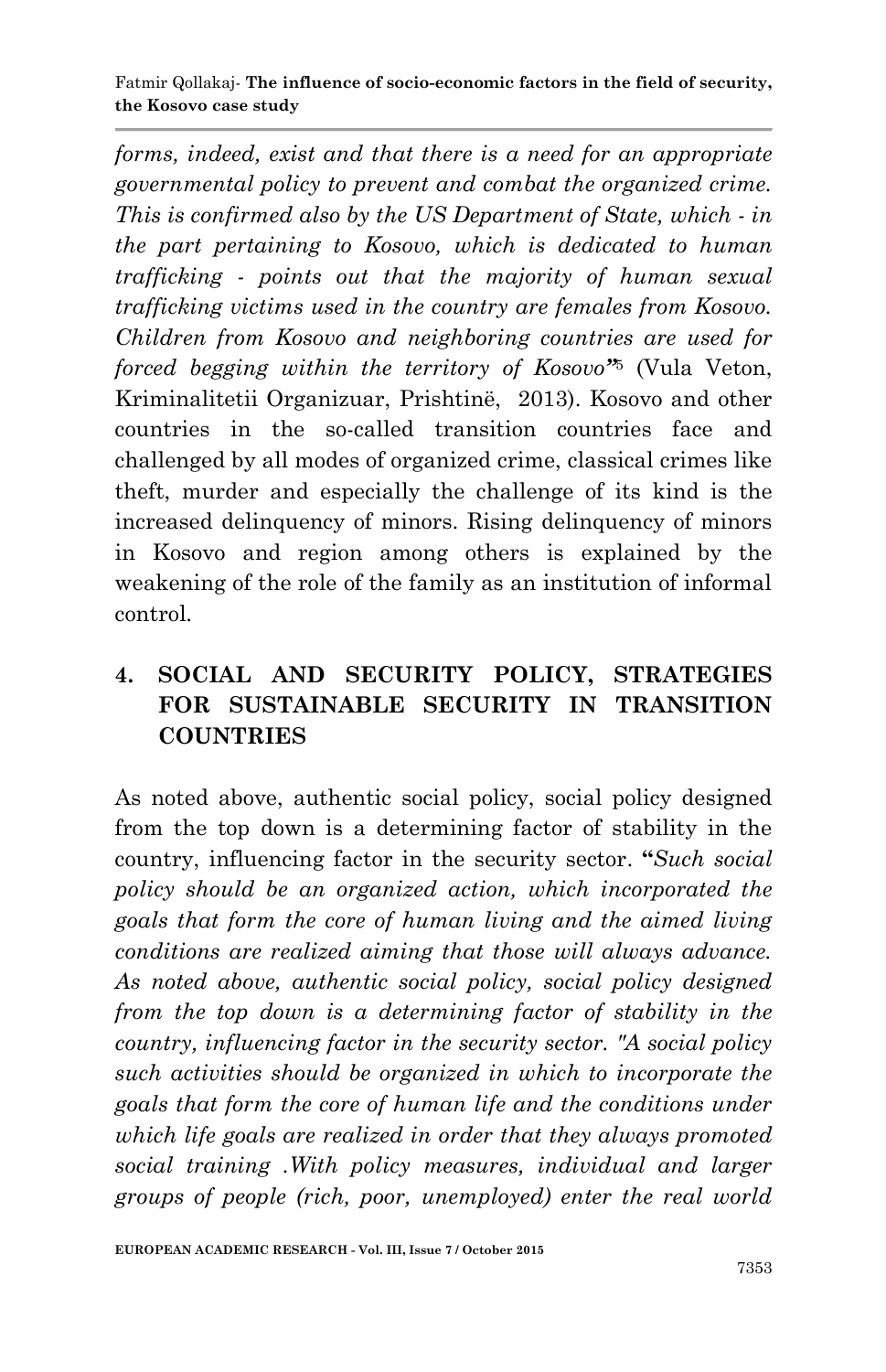#### Fatmir Qollakaj*-* **The influence of socio-economic factors in the field of security, the Kosovo case study**

*being involved in the work process, education system and health.*" 6 (Skenderi Nagip , Politikat Socijaledhebazatligjorenë Kosovë, Prishtinë, 2010). Thus, social policy is the planning of a community, state, in order to advance solutions of social problems and to insure a stable welfare for its people. Besides the social policy, the Security policy is the mandatory frame within which new strategies and policies of a country are realized. The state crates a security system through which, in cooperation with other systems protects and guarantees fundamental values of a state. The State drafts different other strategies through which it regulates, protects and implements its goals and objectives in a certain social life sector or segment. Kosovo also designs its own policies and strategies as do the other regional countries. One of the key strategies - that directly interferes in the field of security is the state strategy against organized crime and Action Plan 2009-2011.

"*This strategy is based on the Constitution of the Republic of Kosovo, legislation in force, relevant legal instruments and international best practices against organized crime. Kosovo's government also approved the action plan of the Republic of Kosovo organized crime, which foresees general and specific objectives, the activities to be developed, and support institutions, timelines and costs."7 (Gashi Rexhep, Krimi I Organizuar, Prishtinë, 2014). Of course for every policy, for every strategy, in every system there is also a component of the control as a necessary dimension to monitor the realization of objectives, measuring the performance and quality of implementation of each task by the institutions of the entities specified in the strategy as a concrete carrier concrete for the concrete activities in the light of the major development goals and objectives determined in advance." Control is an integral part of every system and everything carried out the act must be exposed to control. This phenomenon is not only the security system, but that control has connotation and importance ... control should be permanent in all functions of the security*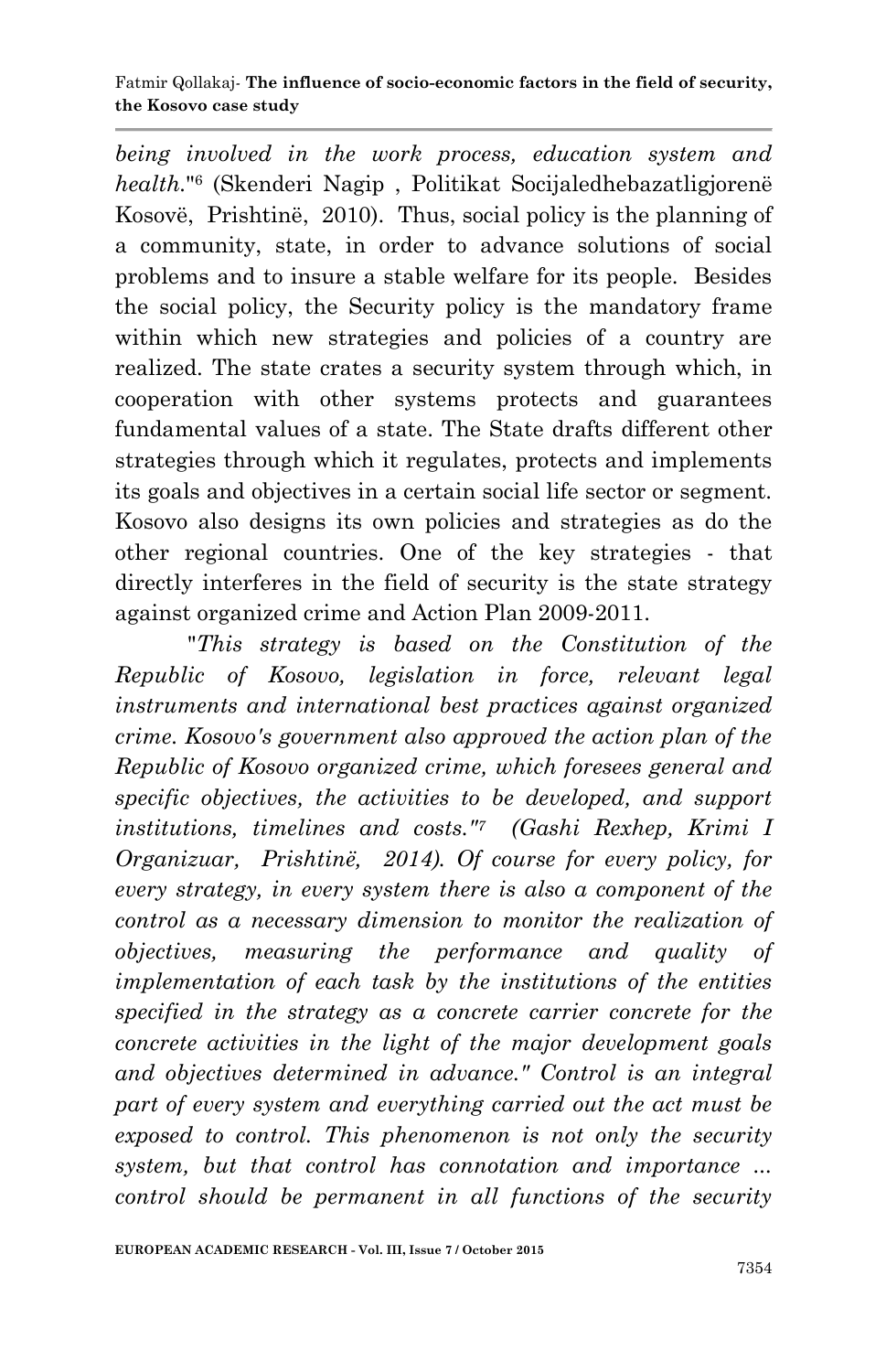*system*" 8 (Bisic & Kovacevic, Temat Kriminalistike, revistëshkencorekriminalistike e kriminologjike, nr.1-2, Universitetii Sarajevës, Sarajevo, 2008)

#### **CONCLUSIONS**

In the end, we may conclude that the socio-economic factors have in continuity influenced in the security state of affairs of a country and beyond. In the countries in transition, the influence of social and economic factors is, generally, even greater; especially, in the security state of affairs. Likewise, even countries in transition have to pay close attention to the social welfare, social policies and economical development policies, since they are two very important and influential segments in the sustained national security. Countries in transition, mainly in the first stage, face a great level of unemployment, a huge lack of material goods – in one hand; whereas in the other hand, a collective frustration and an increased level of aggressiveness. All these factors and other factors that have not been listed, have an impact in the increased level of criminality, outburst of violence, fear mongering – in other words, causing a collective sense of insecurity. Kosovo, too, after the end of the last war and the great changes that have occurred during this stage – during beginning of the third millennium, had to face numerous challenges, as in the field of socio-economics, so with the direct challenges in the field of security, such as organized crime and terrorism – these phenomena less present in the times prior to transition. Kosovo is distinctly known as a new country with a young population, with a great number of people employed in western countries, who from the fruits of labor, every year deliver "fresh cash" into Kosovo – the said money constitutes 35% of current annual budget of Kosovo. A great number of youngsters – who are potential workforce – idle in vain, without employment opportunities, without promising perspective. This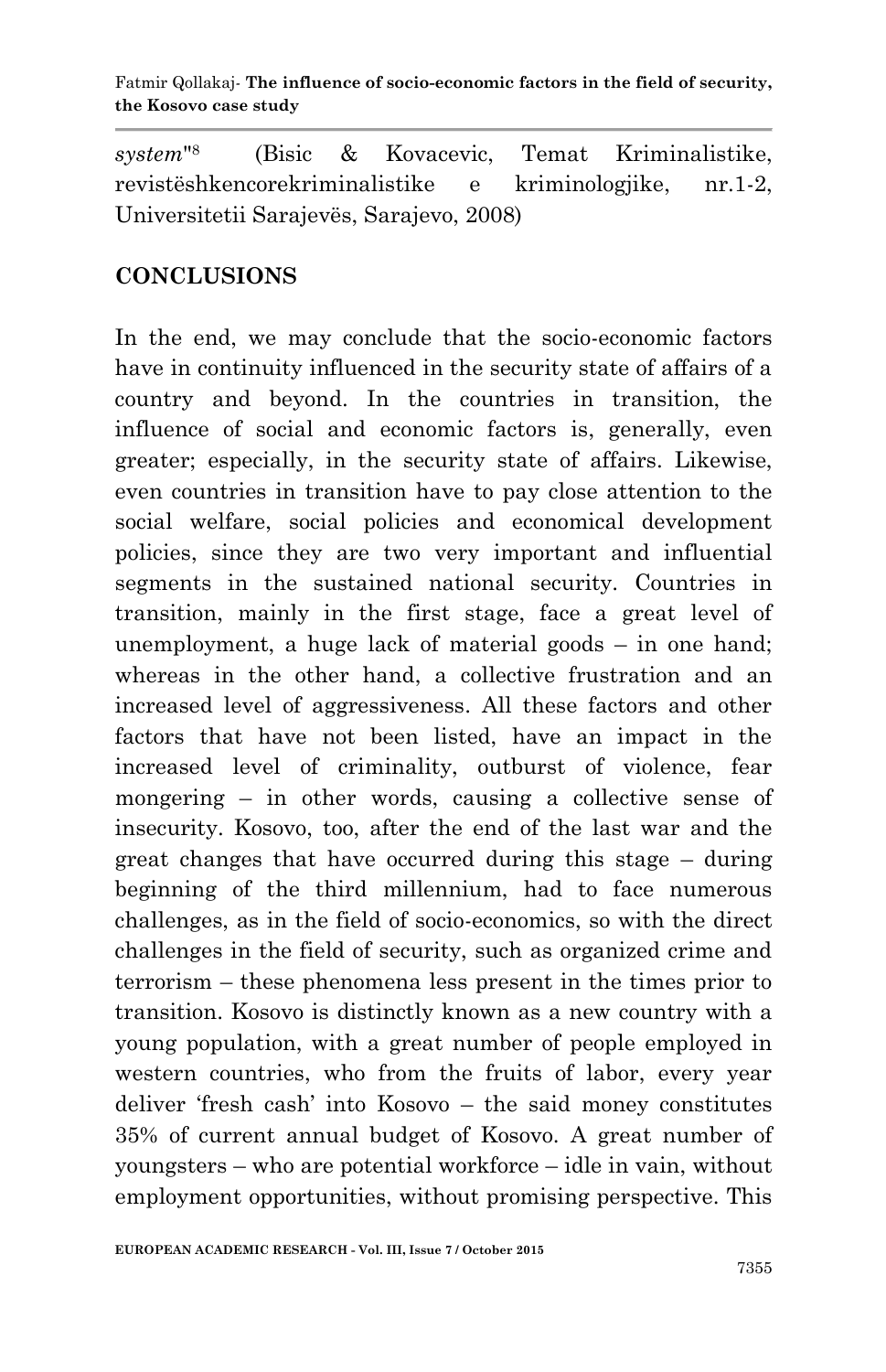factor may easily degenerate into deviant behavior or actions. A serious challenge, with even greater impact on social and security state of affairs are corruption and the inclination of a certain number of youngsters to get involved with organizations exhibiting suspicious and menacing activities for the security.

If we tackle the given situation – from a more encompassing aspect – and the experiences observed so far in countries in transition, henceforth, even in Kosovo, the socioeconomic factor proves to be one of the determining factors of the security state of affairs. When we claim what has been sated above, we bear in mind the fact that in most of the identified and legally prosecuted criminal cases and few proceedings on suspicions of terrorism, the perpetrators of these criminal and terrorist activities come from lower social strata; hence, members of underprivileged strata, or with unstable socio-economic status. Whilst consolidating security system, for each country another significant factor is expected to be socioeconomic stabilization. With socio-economic stabilization – in this field, we understand employment, increasing gross domestic product per capita, sustained social welfare, mediumterm and long-term development planning, as well as advanced security policies by consolidating the ranks along security subsystems and independent agencies – that directly or indirectly facilitate and yield influence in the field of security.

#### **REFERENCES:**

- 1. Bisić & Kovačević, Temat Kriminalistike, revistëshkencorekriminalistike e kriminologjike, nr. 1 – 2, Universitetii Sarajevës, Sarajevo, 2008.
- 2. Gashi, rexhep, Krimii Organizuar, Prishtinë, 2014.
- 3. Masleša Ramo, Temat Kriminalistike, revistëshkencorekriminalistike e kriminologjike, nr. 1 – 2, Universitetii Sarajevës, Sarajevo, 2007.